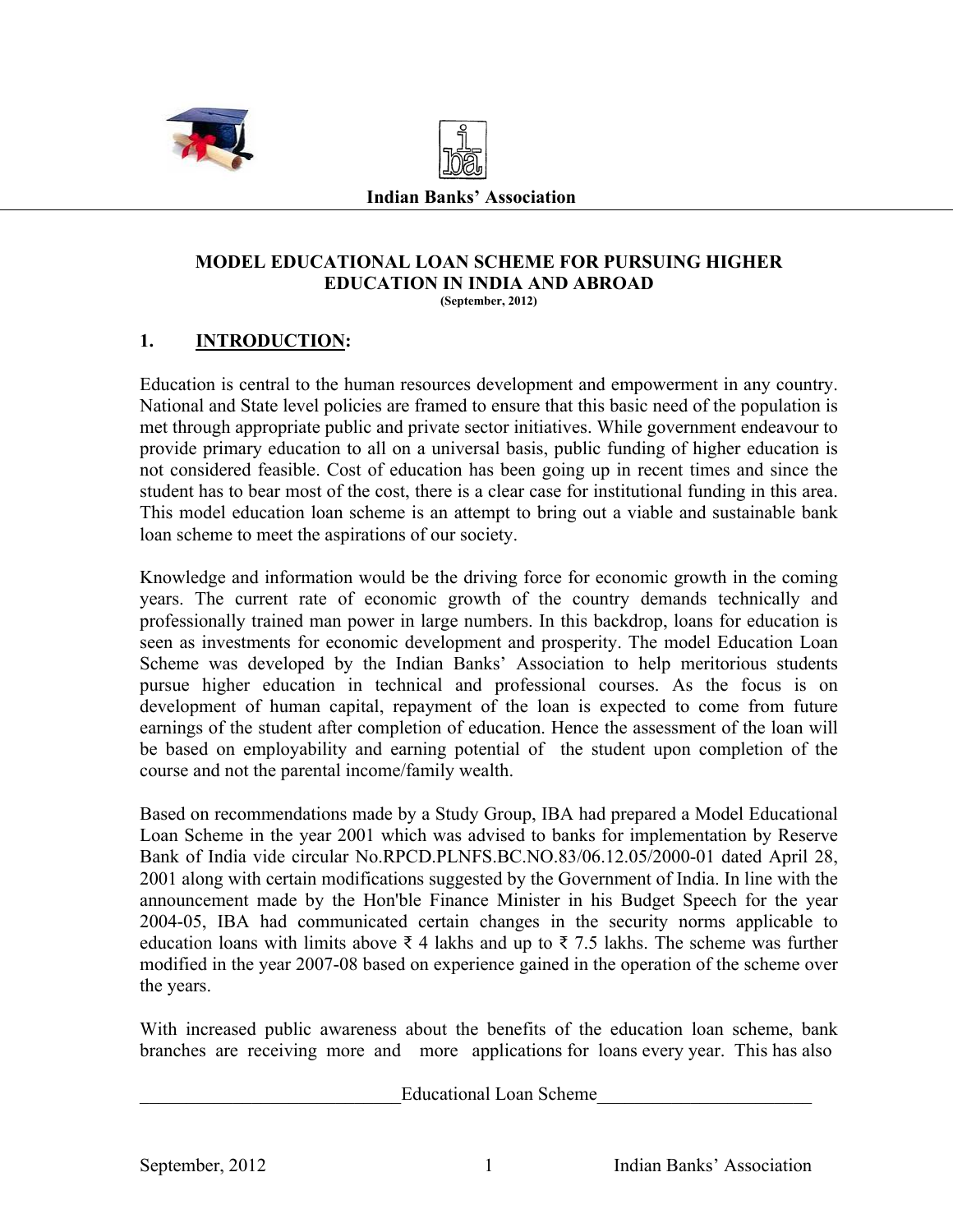resulted in cases of customer grievances due to misinterpretation of the provisions of the scheme. This review exercise has been taken up to make the scheme more transparent and minimize scope for multiple interpretations leading to disputes.

# **2. OBJECTIVES OF THE SCHEME**

The Educational Loan Scheme outlined below aims at providing financial support from the banking system to meritorious students for pursuing higher education in India and abroad. The main emphasis is that a meritorious student, though poor, is provided with an opportunity to pursue education with the financial support from the banking system with affordable terms and conditions.

### **3. APPLICABILITY OF THE SCHEME:**

The scheme detailed below could be adopted by all member banks of the Association or other banks and financial institutions as may be advised by the Reserve Bank of India. The scheme provides broad guidelines to the banks for operationalising the educational loan scheme and the implementing bank will have the discretion to make changes as deemed fit.

The scheme details are as under:

# **4. ELIGIBILITY CRITERIA:**

- 4.1 Student eligibility:
	- The student should be an Indian National.
	- Should have secured admission to a higher education course in recognized institutions in India or Abroad through Entrance Test/ Merit Based Selection process after completion of HSC(10 plus 2 or equivalent). However, entrance test or selection purely based on marks obtained in qualifying examination may not be the criterion for admission to some of the post graduate courses or research programmes. In such cases, banks will have to adopt appropriate criteria based on employability and reputation of the institution concerned

*Note: It would be in order for banks to consider a meritorious student (who qualifies for a seat under merit quota) eligible for loan under this scheme even if the student chooses to pursue a course under Management Quota.*

4.2 Courses eligible

### a. Studies in India: (Indicative list)

- Approved courses leading to graduate/ post graduate degree and P G diplomas conducted by recognized colleges/ universities recognized by UGC/ Govt./ AICTE/ AIBMS/ ICMR etc.
- Courses like ICWA, CA, CFA etc.
- Courses conducted by IIMs, IITs, IISc, XLRI. NIFT,NID etc.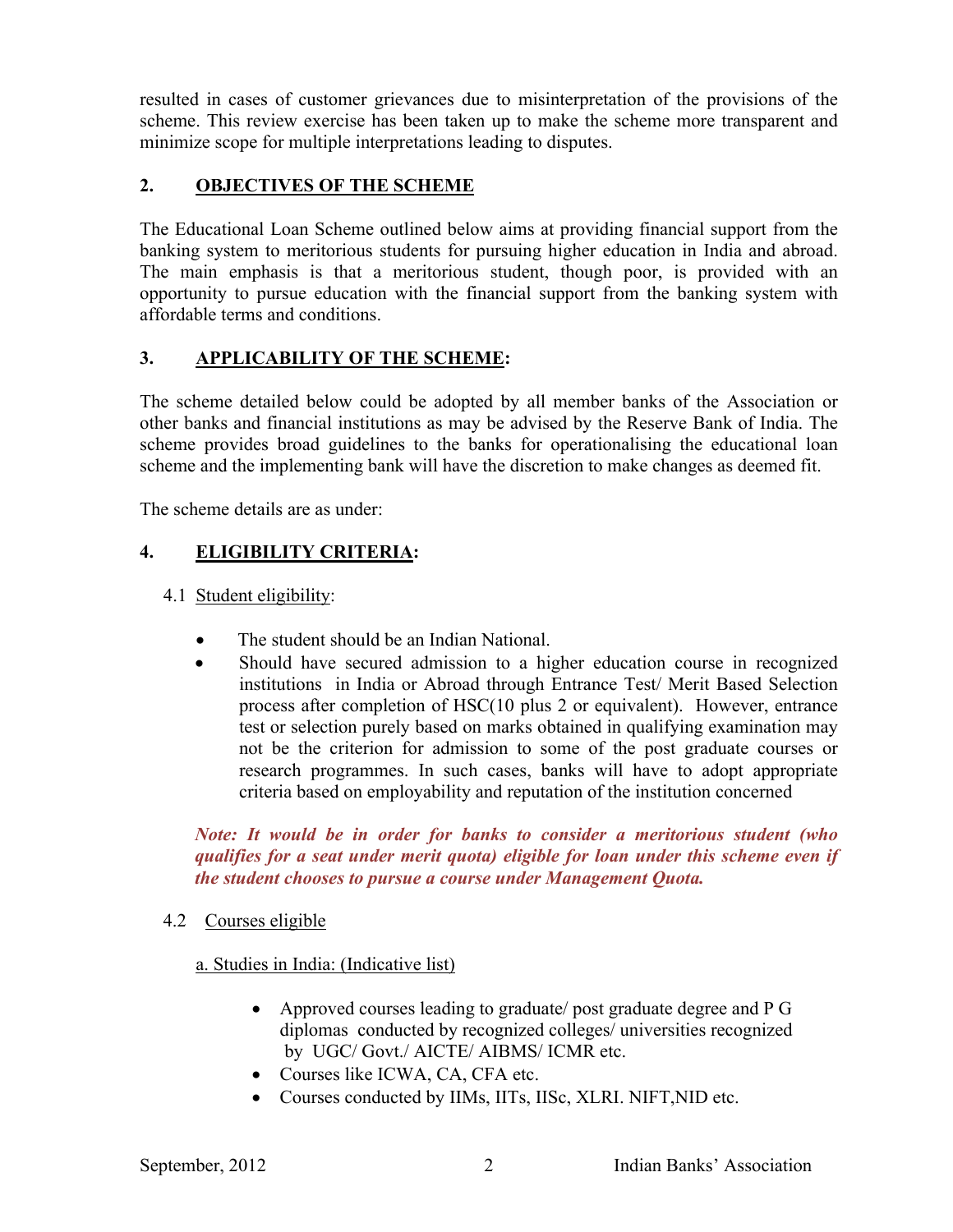- Regular Degree/Diploma courses like Aeronautical, pilot training, shipping*, degree/diploma in nursing or any other discipline* approved by Director General of Civil Aviation/Shipping/*Indian Nursing Council or any other regulatory body as the case may be*, if the course is pursued in India.
- Approved courses offered in India by reputed foreign universities.

Note:

- 1. The above list is indicative in nature. Banks may approve other job oriented courses leading to technical/ professional degrees, post graduate degrees/diplomas offered by recognized institutions under this scheme.
- **2.** Courses other than the above offered by reputed institutions may also be considered on the basis of employability**.**

*Reference : [www.ugc.ac.in](http://www.ugc.ac.in/), [www.education.nic.in](http://www.education.nic.in/), [www.aicte.org.in](http://www.aicte.org.in/)*

(b) Studies abroad **:-**

- Graduation : For job oriented professional/ technical courses offered by reputed universities.
- Post graduation: MCA, MBA, MS, etc.
- Courses conducted by CIMA- London, CPA in USA etc.
- Degree/diploma courses like aeronautical, pilot training, shipping etc provided these are recognized by competent regulatory bodies in India/abroad for the purpose of employment in India/abroad.

*Reference: [www.webometrics.info](http://www.webometrics.info (indicative)* (indicative only)

- 4.3 Expenses considered for loan :
	- i. Fee payable to college*++*/ school/ hostel\*
	- ii. Examination/ Library/ Laboratory fee
- iii. Travel expenses/ passage money for studies abroad
- iv. Insurance premium for student borrower, if applicable
- v. Caution deposit, Building fund/refundable deposit supported by Institution bills/receipts. \*\*
- vi. Purchase of books/ equipments/ instruments/ uniforms\*\*\*
- vii. Purchase of computer at reasonable cost, if required for completion of the course\*\*\*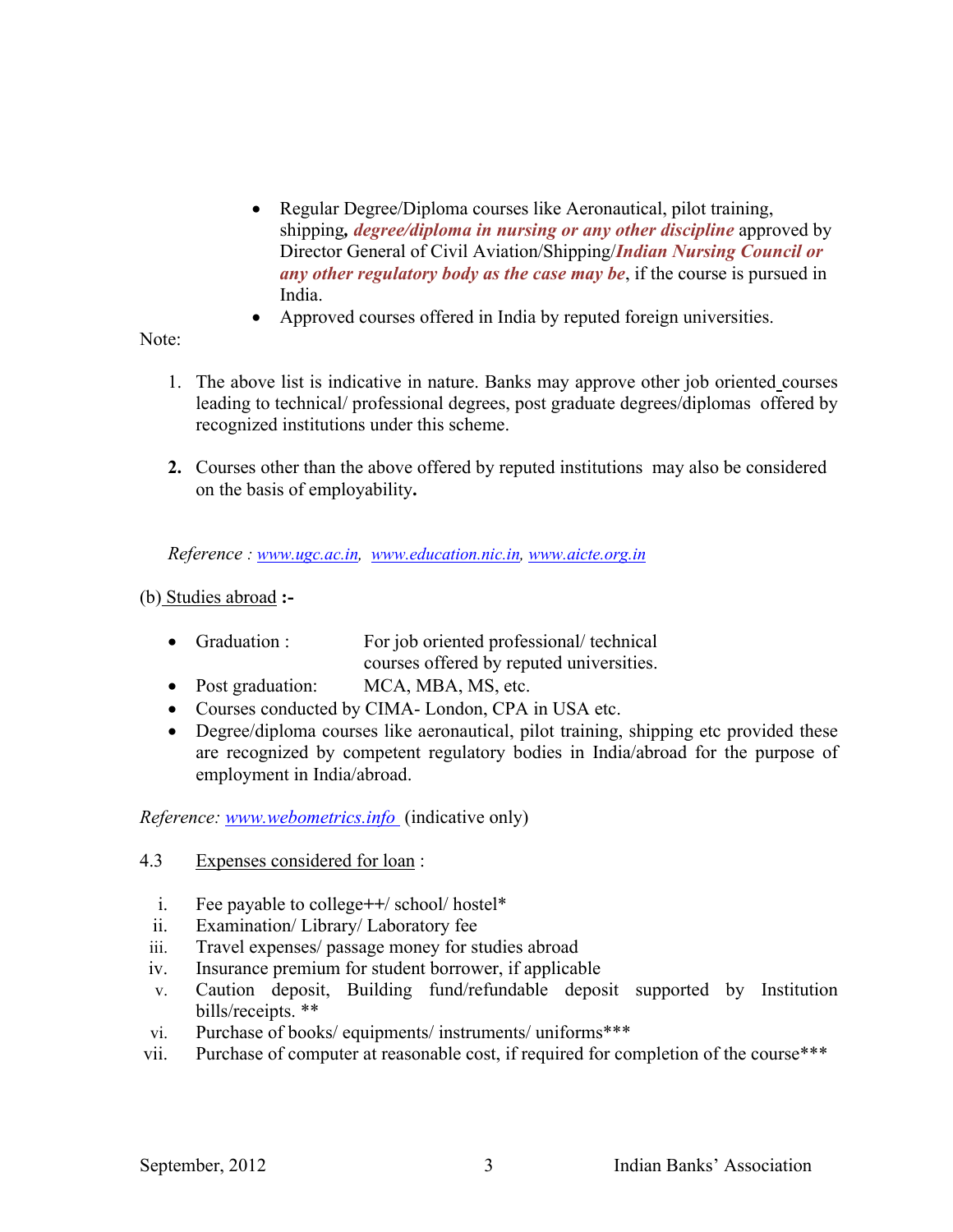- viii. Any other expense required to complete the course like study tours, project work, thesis, etc.\*\*\*
	- ix. While computing loan required, scholarships, fee waiver etc., if any available to the student borrower may be taken into account.

Notes:

- *++ For courses under Management quota seats considered under the scheme, fees as approved by the State Government/Government approved regulatory body for payment seats will be taken, subject to viability of repayment.*
	- \* Reasonable lodging and boarding charges will be considered in case the student chooses / is required to opt for outside accommodation.
	- \*\* These expenses could be considered subject to the condition that the amount does not exceed 10% of the total tuition fees for the entire course.
	- \*\*\* It is likely that expenditure under Item Nos. vi, vii & viii above may not be available in the schedule of fees and charges prescribed by the college authorities. Therefore, a realistic assessment may be made of the requirement under these heads. However, the maximum expenses included under vi, vii & viii may be capped at 20% of the total tuition fees payable for completion of the course.

### **5. QUANTUM OF FINANCE:**

Need based finance to meet the expenses worked out as per para 4.3 above will be considered taking in to account margins as per para 6 subject to the following ceilings:

- $-$  Studies in India  $-$  Maximum upto  $\bar{\tau}$  10 lakhs.
- Studies AbroadMaximum upto ₹ 20 lakhs.

#### **Note**:

The ceilings fixed for studies in India and Abroad correspond to the limits fixed by the RBI for treatment as priority sector lending. Banks may consider higher quantum of loan on course to course basis (eg: courses in IIMs, ISB etc). It may also be noted that even loans in excess of ₹ 10 lakhs qualify for interest subsidy under Central Sector Interest Subsidy Scheme for loans up to ₹ 10 lakhs**.**

### **6. MARGIN:**

Upto ₹ 4 lakhs Nil

Above ₹ 4 lakhs Studies in India 5% Studies Abroad 15%

- Scholarship/ assistantship to be included in margin.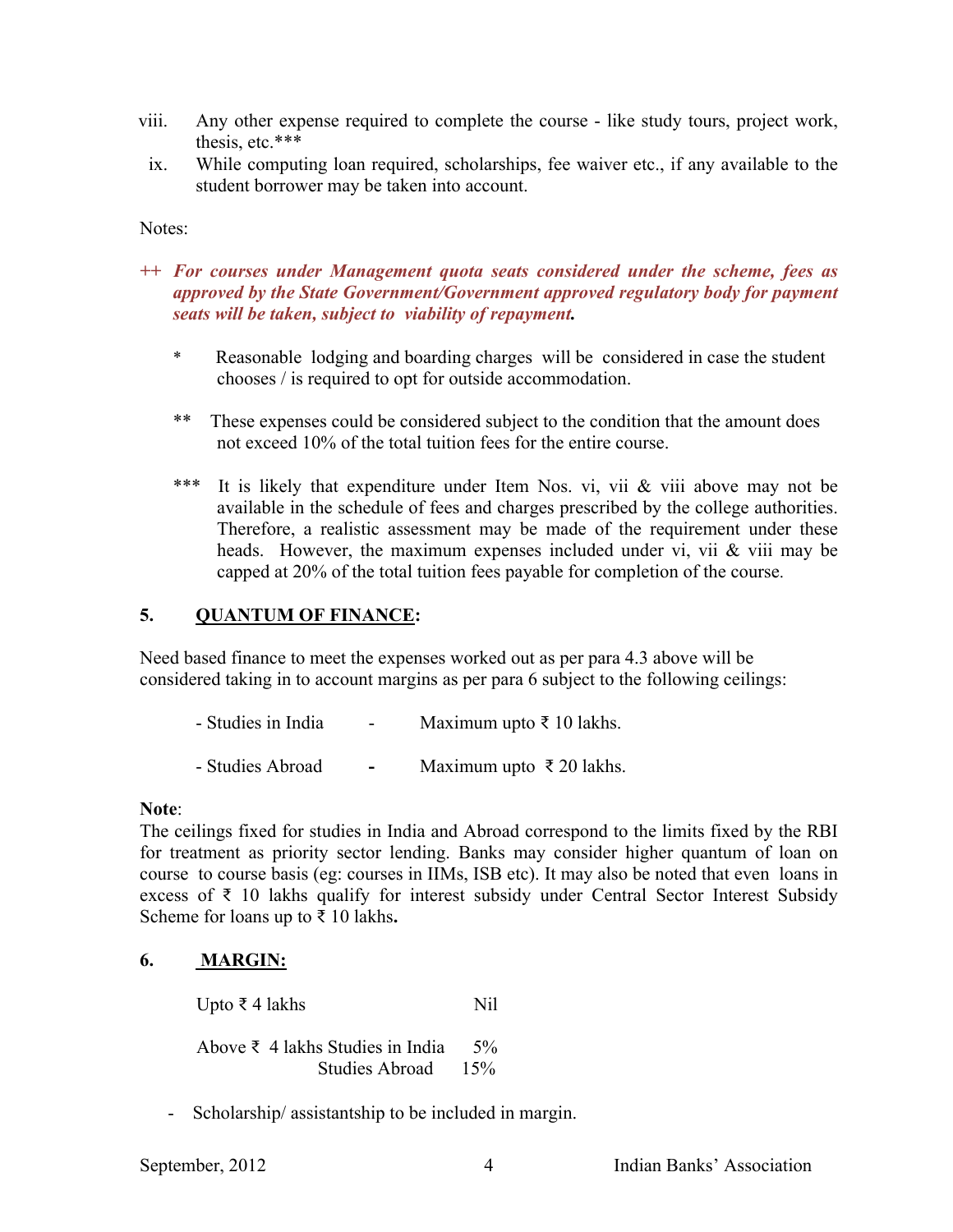- Margin may be brought-in on year-to-year basis as and when disbursements are made on a pro-rata basis.

# **7. SECURITY :**

| Upto ₹4 lakhs                       | Parents to be joint borrower(s).<br>No security                                                                                                                                                                                                                                                                                                                         |
|-------------------------------------|-------------------------------------------------------------------------------------------------------------------------------------------------------------------------------------------------------------------------------------------------------------------------------------------------------------------------------------------------------------------------|
| Above $\bar{\xi}$ 4 lakhs           |                                                                                                                                                                                                                                                                                                                                                                         |
| and upto $\overline{\xi}$ 7.5 lakhs | Besides the parent(s) executing the documents as<br>joint borrower(s), collateral security in the form<br>of suitable third party guarantee will be taken. The<br>bank may, at its discretion, in exceptional cases,<br>waive third party guarantee if satisfied with the<br>net-worth / means of parent/s who would be<br>executing the document as joint borrower(s). |
| Above ₹ 7.5 lakhs                   | Parent(s) to be joint borrower(s)<br>Tangible collateral security of suitable value<br>acceptable to bank, along with the assignment of<br>future income of the student for payment of<br>instalments.                                                                                                                                                                  |

### **Note:-**

- The loan documents should be executed by both the student and the parent/ guardian as joint-borrower.
- The security can be in the form of land/ building/ Govt. securities/ Public Sector Bonds/Units of UTI, NSC, KVP, life policy, gold, shares/mutual fund units/debentures, bank deposit in the name of student/ parent/ guardian / any other third party or any other tangible security acceptable to the bank with suitable margin.
- Wherever the land/ building is already mortgaged, the unencumbered portion can be taken as security on second charge basis provided it covers the required loan amount

# **8. RATE OF INTEREST :**

Interest to be charged at rates linked to the Base rate as decided by individual banks

• Simple interest to be charged during the study period and up to commencement of repayment.

Note: Servicing of interest during study period and the moratorium period till commencement of repayment is optional for students. Accrued interest will be added to the principal amount borrowed while fixing EMI for repayment.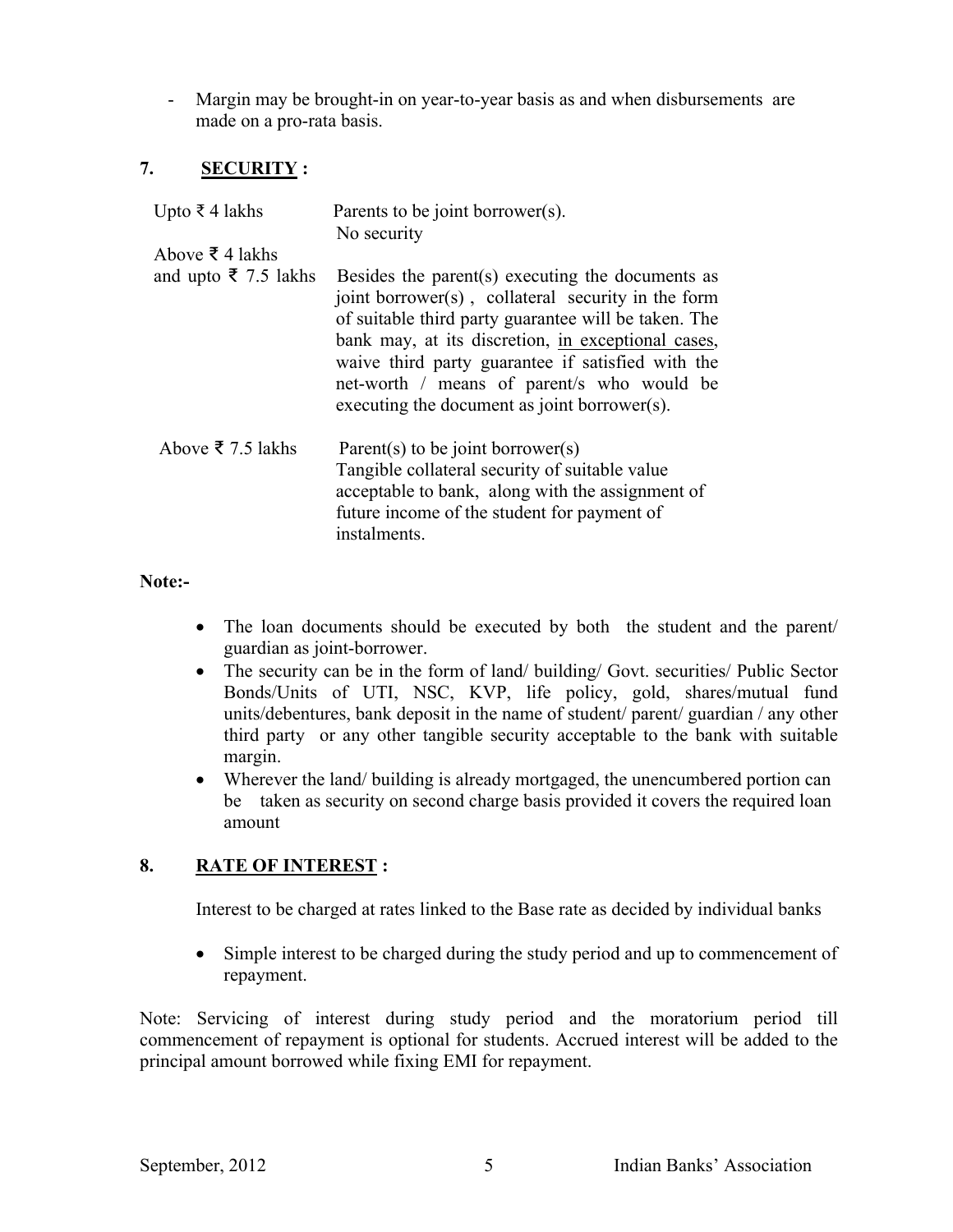### **9. APPRAISAL / SANCTION/ DISBURSEMENT :**

- Applications will be received either directly at bank branches or through online mode. Upon receipt of application, standard acknowledgement giving a reference number will be issued. The acknowledgement will contain contact details of the bank official who, could be contacted in case of delay in disposal of application.
- Normally, sanction/rejection will be communicated within 15 days of receipt duly completed application with supporting documents.
- In the normal course, while appraising the loan, the future income prospect of the student only will be looked into.
- Rejection of loan application, if any, shall be done with the concurrence of the controlling authority of the branch concerned and conveyed to the student stating reason for rejection.
- Students may submit their loan applications either at the bank branches near to the residence of parents or to the educational institution. However, after the loan is sanctioned, the cases be transferred to the bank branch near to the institution for follow up with student / institution. The KYC compliance for the purpose has to be done by the branch nearest to the residence of parents.
- The loan to be disbursed in stages as per the requirement/ demand directly to the Institutions/ Vendors of equipments/ instruments to the extent possible.

### **10. REPAYMENT:**

| Repayment          | Course period $+1$ year or 6 months after getting job, |
|--------------------|--------------------------------------------------------|
| holiday/Moratorium | whichever is earlier.                                  |

If the student is not able to complete the course within the scheduled time, extension of time for completion of course may be permitted for a maximum period of 2 years. If the student is not able to complete the course for reasons beyond his control, sanctioning authority may at his discretion consider such extensions as may be deemed necessary to complete the course. In case the student discontinues the course midway, appropriate repayment schedule will be worked out by the bank in consultation with the student/parent

- The accrued interest during the repayment holiday period to be added to the principal and repayment in Equated Monthly Instalments (EMI) fixed.
- 1% interest concession may be provided by the bank, if interest is serviced during the study period and subsequent moratorium period prior to commencement of repayment. Repayment of the loan will be in equated monthly instalments for periods as under:

| For loans upto $\bar{\tau}$ 7.5 lakhs | - upto 10 years |
|---------------------------------------|-----------------|
| For loans above ₹ 7.5 lakhs           | - upto 15 years |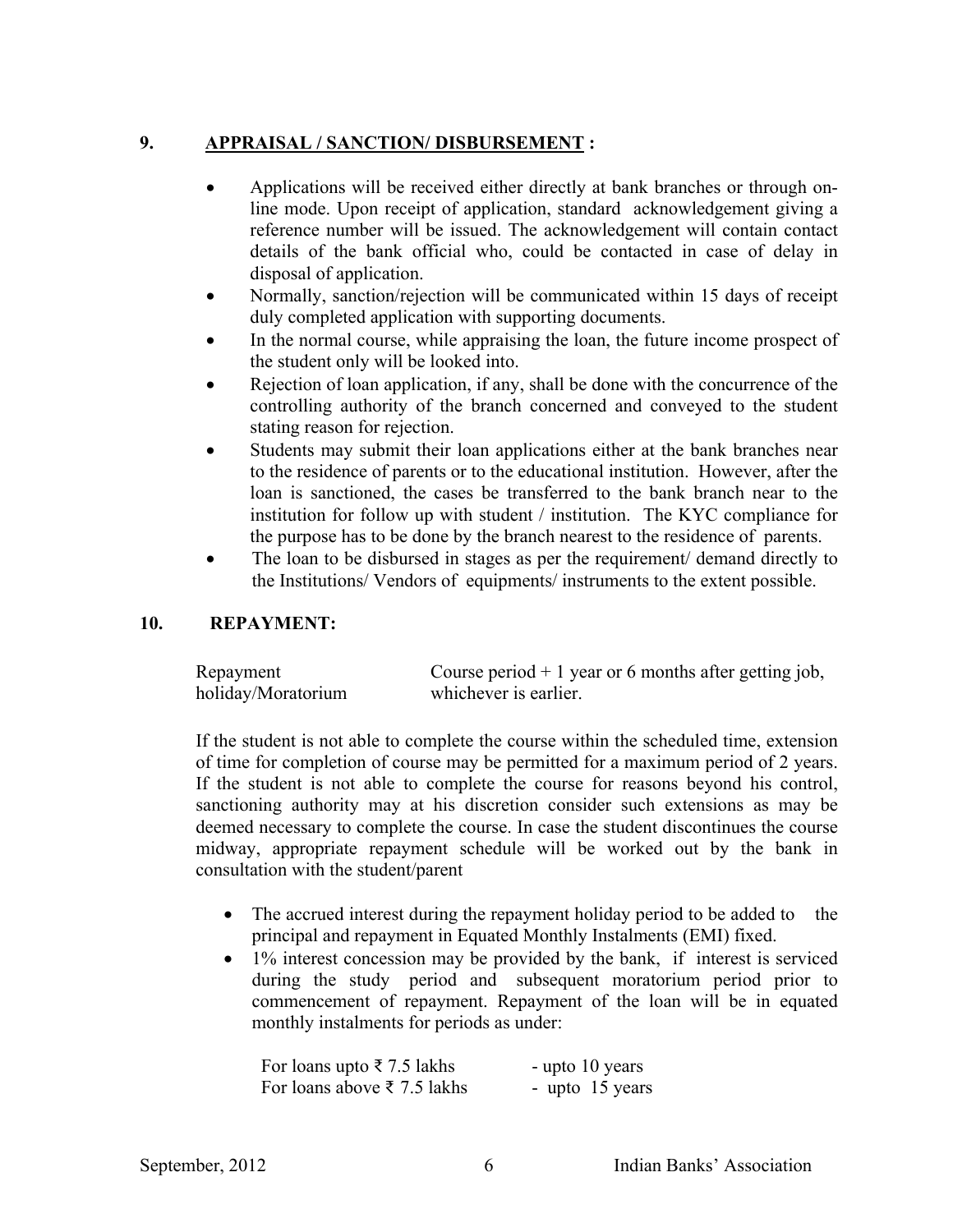While EMI based repayment is the generally accepted practice, many times the salary levels at the start of the career may not facilitate comfortable payment of EMI in certain cases (e.g. professionals like Doctors). Telescoping of repayment with stepped up instalments with passage of time may be considered in such cases.

Note: No prepayment penalty will be levied for prepayment of loan any time during the repayment period.

# **11. INSURANCE**

Banks may, with the consent of the student, arrange for life insurance policy on the students availing Education Loan. Individual Banks may work out the modali**t**ies with insurance companies.

# **12. FOLLOW UP/MONITORING:**

Banks to contact college / university authorities to obtain progress report on the student at regular intervals in respect of those who have availed loans. In case of studies abroad, bank may obtain the SSN/Unique Identification Number (UIN)/Identity Card and note the same in the bank's records. The UID number issued by UIDIA may also be captured in bank's system as and when available. Banks to enter into Memorandum of Understanding (MoU) with the educational institutions to provide the educational loans to the students. There should be an annual review of the asset quality of educational loans between banks and educational institution.

# **13. PROCESSING CHARGES :**

No processing / upfront charges may be levied on loans sanctioned under the scheme. (Banks may charge processing fee for considering loans for studies abroad. The fee would however, be refunded upon the student taking up the course)

# **14. CAPABILITY CERTIFICATE:**

Banks can also issue the capability certificate for students going abroad for higher studies. For this purpose financial and other supporting documents may be obtained from applicant, if required.

(Some of the foreign universities require the students to submit a certificate from their bankers about the sponsors' solvency/ financial capability, with a view to ensure that the sponsors of the students going abroad for higher studies are capable of meeting the expenses till completion of studies.)